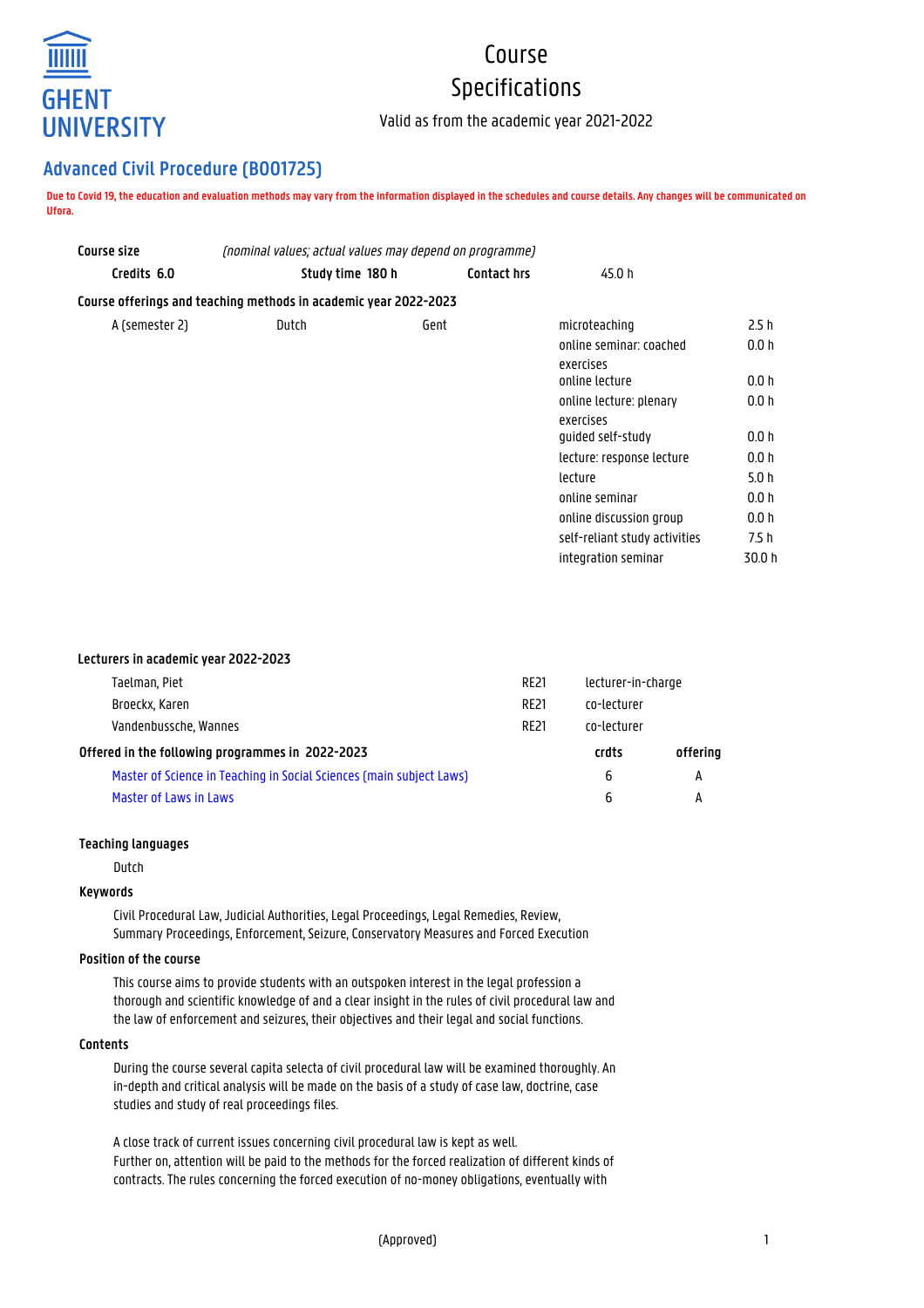an "astreinte" and those concerning the forced execution of money-obligations by means of seizure measures, will be analyzed. This research will be based upon concrete cases. Different kinds of seizures and possible remedies of the debtor will be the object of this study.

#### **Initial competences**

Students must have achieved the final objectives of the course on "Procedural Law".

#### **Final competences**

- 1 The students should have an advanced knowledge and insight of Belgian civil procedural law, enforcement law and the European regulations on procedural matters.
- 2 Student should adopt a critical and reflective attitude towards these rules, taking in consideratin their constant evolution via changes of the law and jurisprudence.
- 3 Students should be able to apply these rules in an ethical way and they should be aware that a judicial proceeding is an *ultimum remedium*.
- 4 Student should be able to solve relevant legal problems concerning civil procedural law.
- 5 Students should be competent to apply (the changing) rules of law in new and complex 1 cases.
- 6 Students should be able to present their (critical) findings both orally and in writing.

#### **Conditions for credit contract**

Access to this course unit via a credit contract is unrestricted: the student takes into consideration the conditions mentioned in 'Starting Competences'

Conditions for exam contract

This course unit cannot be taken via an exam contract

#### **Teaching methods**

Guided self-study, lecture, integration seminar, microteaching, online discussion group, self-reliant study activities, lecture: response lecture, online lecture, online lecture: plenary exercises, online seminar, online seminar: coached exercises

#### **Extra information on the teaching methods**

Students are encouraged to participate to extra curriculum activities (colloquia, lectures by guest professors, extra training, etc.). An active participation of the students is expected. Throughout the semester they have to keep track of the developments in the field of procedural law, follow-up what appears in the media and discuss the different views, ...

#### **Learning materials and price**

A Code of Belgian Civil Procedure (incl. the main international treaties and regulations on judicial protection into force in Belgium).

A reader will be available via the electronic learning environment.

#### **References**

The bilingual (Dutch/French) edition of the Code of Civil Procedure by Prof. Dr. M. STORME and Prof. Dr. P. TAELMAN, E. Story-Scientia.

G. De Leval e.a. , Droit judiciaire - Manuel de procédure civile, Dl. 2, Brussel, Larcier, 2015. J. Laenens, K. Broeckx, D. Scheers en P. Thiriar, Handboek Gerechtelijk Recht, Antwerpen,

Intersentia, 2012 (third edition),

P. Taelman en P. Van Orshoven, De wet van 26 april 2007 tot wijziging van het Gerechtelijk Wetboek met het oog op het bestrijden van de gerechtelijke achterstand doorgelicht, Brugge, die Keure 2007 (tweede druk).

E. Dirix, K. Broeckx, Beslag, in Algemene Praktische Rechtsverzameling, Kluwer, Mechelen, 2010, 627 p.

B. Allemeersch, P. Taelman, P. Van Orshoven en B. Vanlerberghe, Nieuwe Justitie, Antwerpen, Intersentia 2014, xi + 179 blz.

B. Allemeersch en P. Taelman (eds.), Hervorming van de burgerlijke rechtspleging door Potpourri I, Brugge, die Keure, 2016, XI + 160 p.

# **Course content-related study coaching**

Individual coaching in case of problems.

# **Evaluation methods**

end-of-term evaluation and continuous assessment

#### **Examination methods in case of periodic evaluation during the first examination period**

Written examination, oral examination

#### **Examination methods in case of periodic evaluation during the second examination period**

Written examination, oral examination